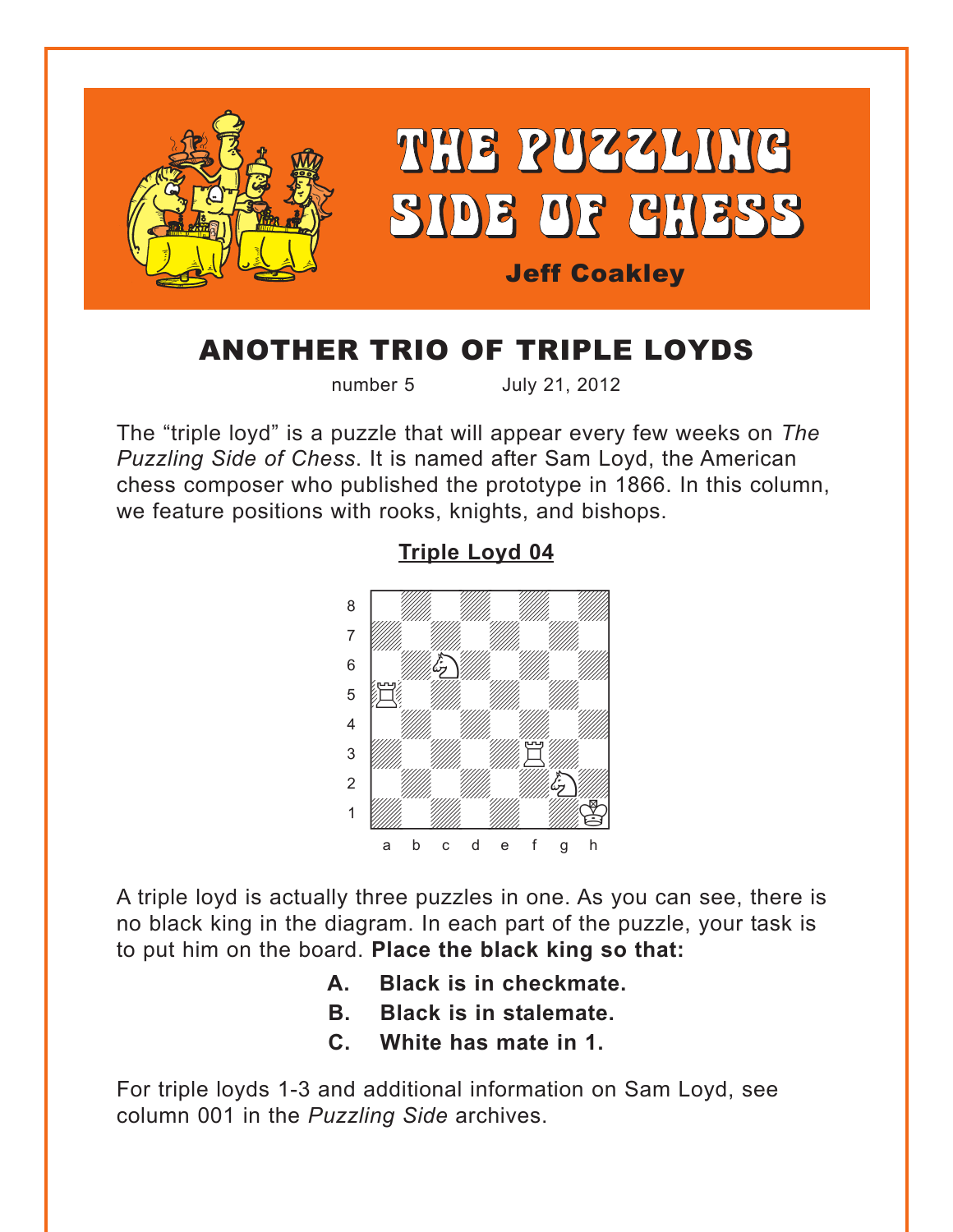<span id="page-1-0"></span>

**Triple Loyd 05** 



Place the black king on the board so that:

- Black is in checkmate. A.
- **B**. Black is in stalemate.
- C. White has mate in 1.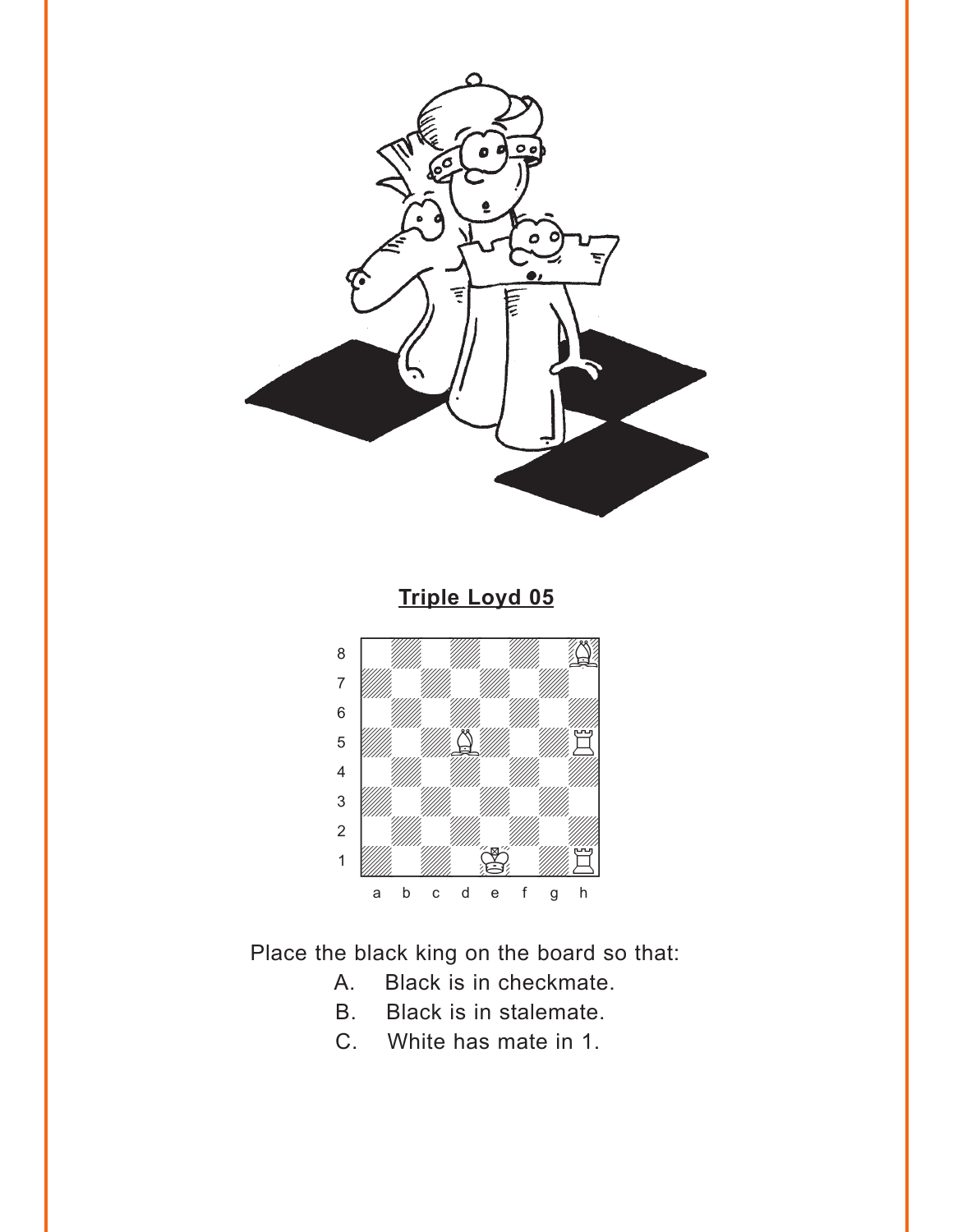## **[Triple Loyd 06](#page-4-0)**

<span id="page-2-0"></span>

Place the black king on the board so that:

- A. Black is in checkmate.
- B. Black is in stalemate.
- C. White has mate in 1.

Triple loyds are not the only kind of chess puzzle in which pieces are added to the board. There is a wide range of possibilities. Several classic examples will be presented in future columns.

Our final puzzle might be called an "inverted loyd". The black king is already on the board and the white pieces must be added.



Place a white rook, bishop, and knight on the board so that White has mate in 1.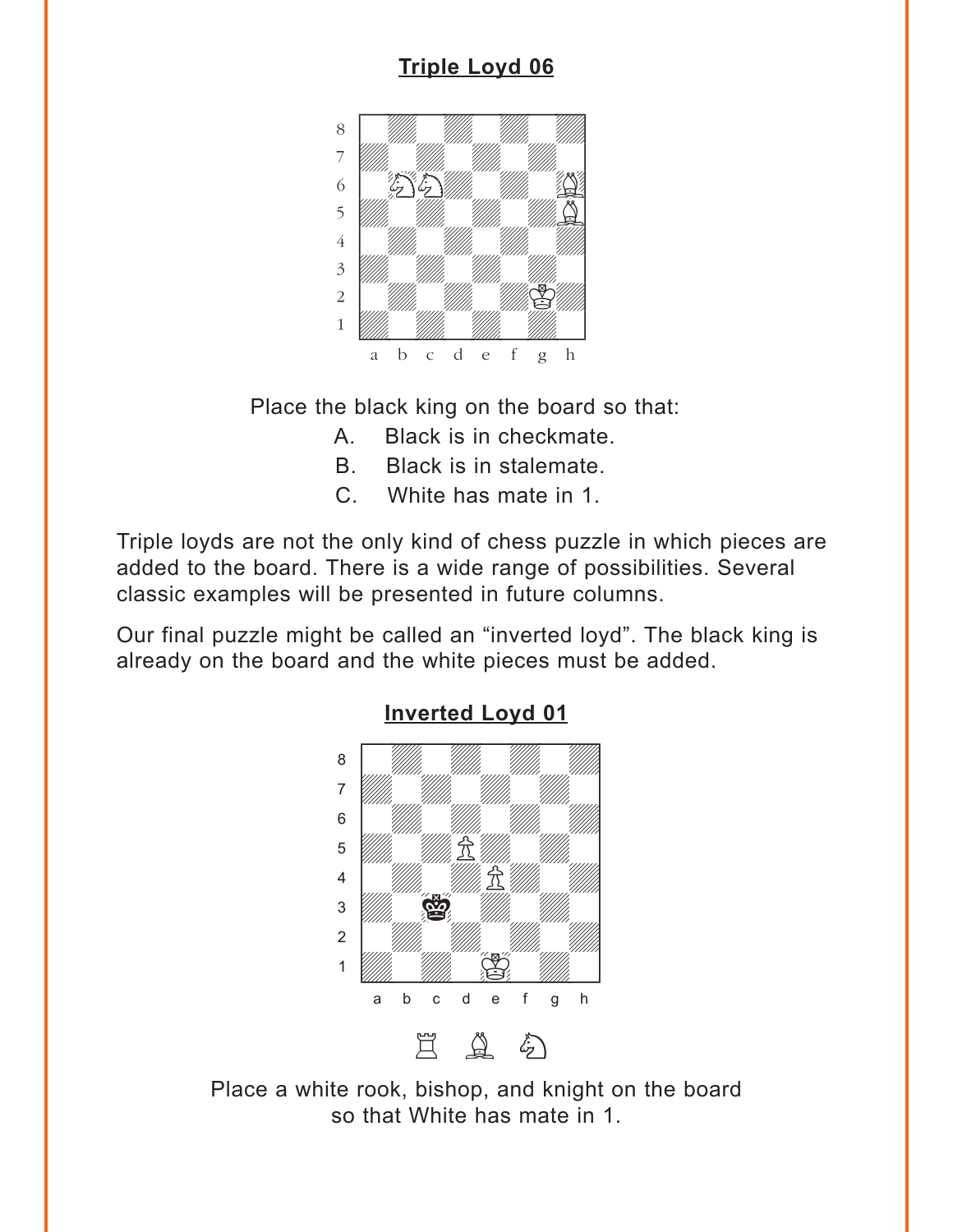# <span id="page-3-0"></span>**SOLUTIONS**

All puzzles by J. Coakley. Triple loyd 4 is from *Winning Chess Puzzles For Kids Volume 2* (2010), triple loyd 5 from *Scholar's Mate* magazine (1994). The final two problems are *ChessCafe.com* originals (2012).

*PDF hyperlinks*. You can advance to the solution of any puzzle by clicking on the underlined title above the diagram. To return to the puzzle, click on the title above the solution diagram.



**[Triple Loyd 04](#page-0-0)**

Rooks and knights have been working together this way since chess was invented 1500 years ago.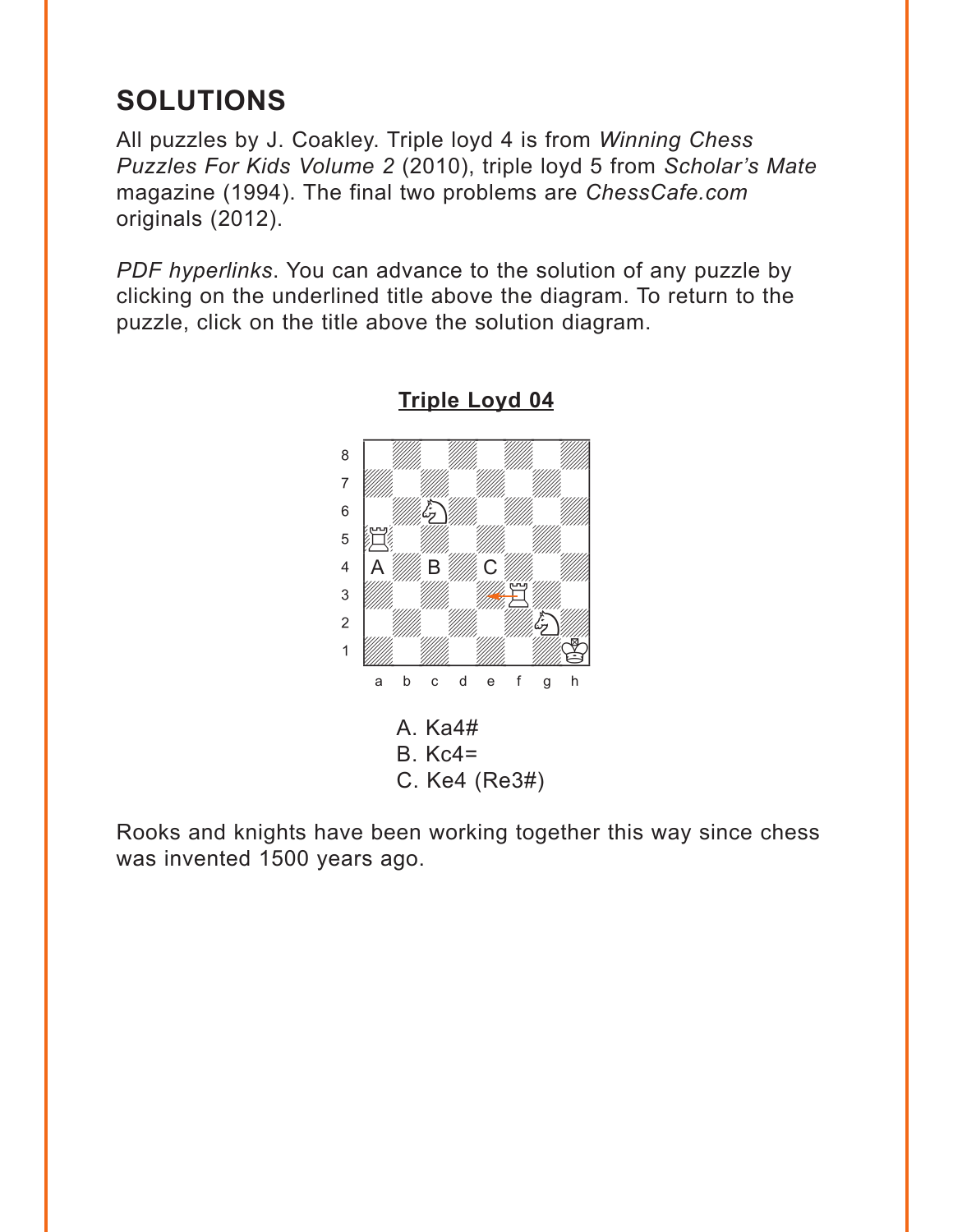### **[Triple Loyd 05](#page-1-0)**

<span id="page-4-0"></span>

Moving the king is sometimes better than castling.



**[Triple Loyd 06](#page-2-0)**

The checkmate by 1.Bg6# is called a "model mate". Every white piece participates and each square in the king's field is attacked only once. To most players, a mate is a mate. But here on *The Puzzling Side of Chess,* model mates score extra points!